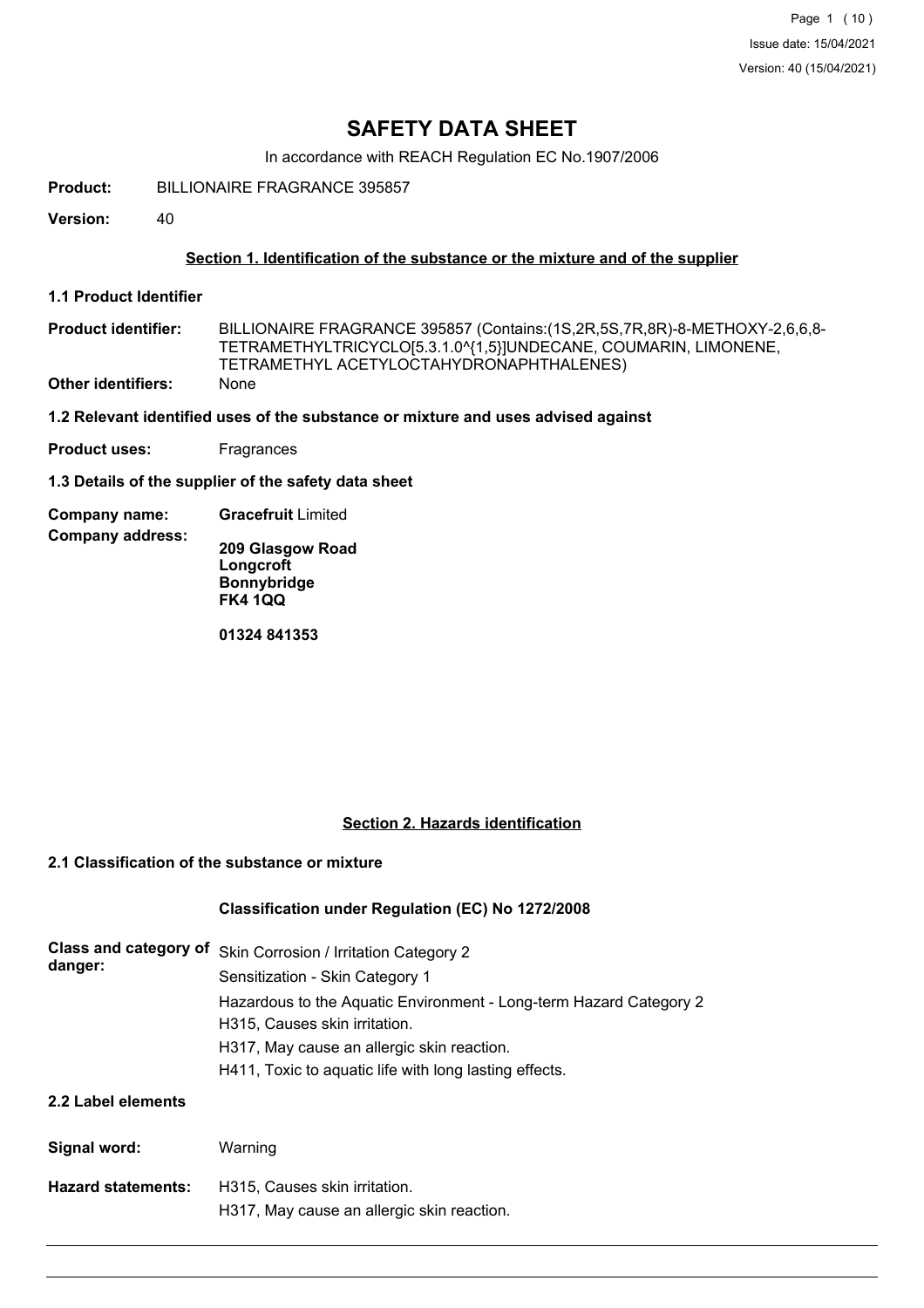In accordance with REACH Regulation EC No.1907/2006

| <b>Product:</b>                     | <b>BILLIONAIRE FRAGRANCE 395857</b> |                                                                                                                                                                                                                                                                                                                                                                                                                                                                                                                                                                                                                                                          |  |
|-------------------------------------|-------------------------------------|----------------------------------------------------------------------------------------------------------------------------------------------------------------------------------------------------------------------------------------------------------------------------------------------------------------------------------------------------------------------------------------------------------------------------------------------------------------------------------------------------------------------------------------------------------------------------------------------------------------------------------------------------------|--|
| Version:                            | 40                                  |                                                                                                                                                                                                                                                                                                                                                                                                                                                                                                                                                                                                                                                          |  |
|                                     |                                     | H411, Toxic to aquatic life with long lasting effects.                                                                                                                                                                                                                                                                                                                                                                                                                                                                                                                                                                                                   |  |
| Supplemental<br>Information:        |                                     | EUH208, Contains (E)-1-(2,6,6-TRIMETHYL-1,3-CYCLOHEXADIEN-1-YL)-2-BUTEN-1-ONE,<br>(ETHOXYMETHYL)CYCLODODECANE, 3-(2H-1,3-BENZODIOXOL-5-YL)-2-<br>METHYLPROPANAL, ALPHA-ISOMETHYL IONONE, ALPHA-PINENES, BETA-PINENES,<br>CINNAMAL, HYDROXYCITRONELLAL, LINALOOL, LINALYL ACETATE. May produce an<br>allergic reaction.                                                                                                                                                                                                                                                                                                                                   |  |
| <b>Precautionary</b><br>statements: |                                     | P261, Avoid breathing vapour or dust.<br>P264, Wash hands and other contacted skin thoroughly after handling.<br>P272, Contaminated work clothing should not be allowed out of the workplace.<br>P273, Avoid release to the environment.<br>P280, Wear protective gloves/eye protection/face protection.<br>P302/352, IF ON SKIN: Wash with plenty of soap and water.<br>P333/313, If skin irritation or rash occurs: Get medical advice/attention.<br>P362, Take off contaminated clothing and wash before reuse.<br>P391, Collect spillage.<br>P501, Dispose of contents/container to approved disposal site, in accordance with local<br>regulations. |  |
| Pictograms:                         |                                     |                                                                                                                                                                                                                                                                                                                                                                                                                                                                                                                                                                                                                                                          |  |
| <b>Other hazards:</b>               |                                     | Hydrocarbon Concentration %:<br>2.974%                                                                                                                                                                                                                                                                                                                                                                                                                                                                                                                                                                                                                   |  |

## **Section 3. Composition / information on ingredients**

## **3.2 Mixtures**

### **Contains:**

| <b>Name</b>                                                                                        | <b>CAS</b>                | <b>EC</b>                                           | <b>REACH Registration</b><br>No. | $\frac{0}{0}$ | <b>Classification for</b><br>(CLP) 1272/2008   |
|----------------------------------------------------------------------------------------------------|---------------------------|-----------------------------------------------------|----------------------------------|---------------|------------------------------------------------|
| <b>ITETRAMETHYL</b><br>IACETYLOCTAHYDRONI68155-66-8.<br><b>IAPHTHALENES</b>                        | 54464-57-2.<br>68155-67-9 | 259-174-3.<br>268-978-3.<br>268-979-9.<br>915-730-3 | 01-2119489989-04-xxxx            | 5-<10%        | <b>SCI 2-SS 1B-EH C1:</b><br>IH315-H317-H410.- |
| ACETYL HEXAMETHYL 21145-77-7.<br><b>ITETRALIN (AHTN)</b>                                           | 1506-02-1                 | 244-240-6.<br>216-133-4                             |                                  | $1 - 5%$      | ATO 4-EH A1-EH C1;<br>H302-H410.-              |
| $1,3,4,6,7,8$ -<br><b>IHEXAHYDRO-</b><br>[4,6,6,7,8,8]<br><b>IHEXAMETHYLINDENO</b><br>IS.6-CIPYRAN | 1222-05-5                 | 214-946-9                                           | 01-2119488227-29-xxxx            | $1 - 5%$      | EH A1-EH C1:H410 .-                            |
| 2.6-DIMETHYL-7-<br><b>IOCTEN-2-OL</b>                                                              | 18479-58-8                | 242-362-4                                           |                                  | $1 - 5%$      | SCI 2-EDI 2:H315-<br>H319.-                    |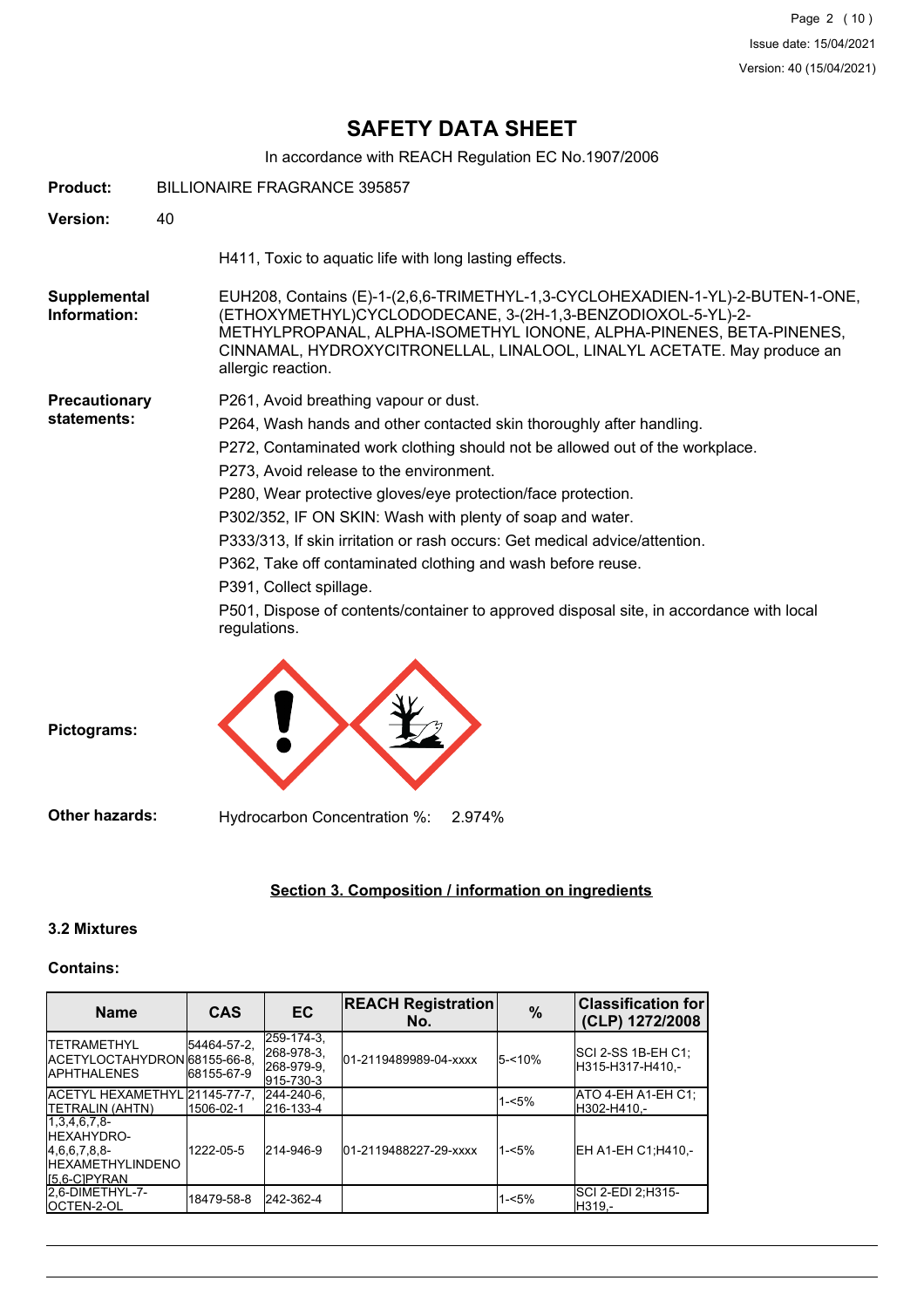Page 3 (10) Issue date: 15/04/2021 Version: 40 (15/04/2021)

## **SAFETY DATA SHEET**

In accordance with REACH Regulation EC No.1907/2006

## **Product:** BILLIONAIRE FRAGRANCE 395857

#### **Version:** 40

| <b>TETRAHYDRO-</b><br>IMETHYL-<br>(METHYLPROPYL)-<br>PYRAN-4-OL                                                 | 63500-71-0 | 405-040-6 | l01-0000015458-64-xxxx | 1-<5%       | EDI 2;H319,-                                                                             |
|-----------------------------------------------------------------------------------------------------------------|------------|-----------|------------------------|-------------|------------------------------------------------------------------------------------------|
| (1S, 2R, 5S, 7R, 8R)-8-<br>METHOXY-2,6,6,8-<br><b>TETRAMETHYLTRICY</b><br>CLO[5.3.1.0^{1,5}]<br><b>UNDECANE</b> | 67874-81-1 | 267-510-5 |                        | $1 - 5%$    | SS 1B-EH A1-EH C1;<br>H317-H410.-                                                        |
| ILIMONENE                                                                                                       | 5989-27-5  | 227-813-5 |                        | 1-<5%       | FL 3-SCI 2-SS 1B-AH<br>1-EH A1-EH C1;H226-<br>H304-H315-H317-<br>H410.-                  |
| ICOUMARIN                                                                                                       | 91-64-5    | 202-086-7 |                        | 1-<5%       | ATO 4-SS 1B;H302-<br>H317.-                                                              |
| (ETHOXYMETHYL)<br><b>CYCLODODECANE</b>                                                                          | 58567-11-6 | 261-332-1 | 01-2119971571-34       | 1-<5%       | SCI 2-SS 1B-EH C2:<br>H315-H317-H411,-                                                   |
| 5.5.6-<br>TRIMETHYLBICYCLOH 3407-42-9<br>EPT-2-<br>YLCYCLOHEXANOL                                               |            | 222-294-1 | l01-2119979583-21-xxxx | 1-<5%       | <b>SCI 2-EDI 2-EH C3:</b><br>H315-H319-H412,-                                            |
| <b>VANILLIN</b>                                                                                                 | 121-33-5   | 204-465-2 |                        | $1 - 5%$    | EDI 2;H319,-                                                                             |
| <b>HYDROXYCITRONELL</b><br>AI                                                                                   | 107-75-5   | 203-518-7 |                        | $0.1 - 1%$  | EDI 2-SS 1B;H317-<br>H319,-                                                              |
| $3-(2H-1,3-$<br>BENZODIOXOL-5-YL)<br>-2-METHYLPROPANAL                                                          | 1205-17-0  | 214-881-6 | 01-2120740119-58-xxxx  | $0.1 - 1\%$ | SS 1B-REP 2-EH C2:<br>H317-H361-H411,-                                                   |
| <b>LINALOOL</b>                                                                                                 | 78-70-6    | 201-134-4 | 01-2119474016-42-xxxx  | $0.1 - 1%$  | SCI 2-SS 1B:H315-<br>$H317 -$                                                            |
| <b>ALPHA-ISOMETHYL</b><br>IONONE                                                                                | 127-51-5   | 204-846-3 |                        | $0.1 - 1\%$ | SS 1B-EH C2; H317-<br>H411,-                                                             |
| LINALYL ACETATE                                                                                                 | 115-95-7   | 204-116-4 | 01-2119454789-19-xxxx  | $0.1 - 1\%$ | <b>SCI 2-EDI 2-SS 1B:</b><br>H315-H317-H319,-                                            |
| <b>I</b> BETA-PINENES                                                                                           | 127-91-3   | 204-872-5 |                        | $0.1 - 1\%$ | FL 3-SCI 2-SS 1B-AH<br>1-EH A1-EH C1;H226-<br>H304-H315-H317-<br>H410.-                  |
| IALPHA-PINENES                                                                                                  | 80-56-8    | 201-291-9 |                        | $0.1 - 1\%$ | <b>FL 3-ATO 4-SCI 2-SS</b><br>1B-AH 1-EH A1-EH<br>C1:H226-H302-H304-<br>H315-H317-H410,- |
| <b>ALLYL</b><br>ICYCLOHEXYLOXYACE l68901-15-5<br>TATE                                                           |            | 272-657-3 |                        | $0.1 - 1\%$ | ATO 4-EH A1-EH C2:<br>H302-H400-H411,-                                                   |
| IGAMMA-TERPINENE                                                                                                | 99-85-4    | 202-794-6 |                        | $0.1 - 1\%$ | FL 3-REP 2-AH 1:<br>H226-H304-H361,-                                                     |
| <b>CINNAMAL</b>                                                                                                 | 104-55-2   | 203-213-9 |                        | $0.1 - 1\%$ | ATD 4-SCI 2-EDI 2-SS<br>1A;H312-H315-H317-<br>H319.-                                     |
| $(E)-1-(2,6,6-$<br>TRIMETHYL-1,3-<br>ICYCLOHEXADIEN-1-<br>YL)-2-BUTEN-1-ONE                                     | 23726-93-4 | 245-844-2 | l01-2120105798-49-xxxx | <0.1%       | <b>SCI 2-SS 1A-EH C2:</b><br>H315-H317-H411,-                                            |

#### **Substances with Community workplace exposure limits:**

| <b>Name</b>               | <b>CAS</b> | -0<br>╌   | $\Omega$<br>70 |
|---------------------------|------------|-----------|----------------|
| <b>IDIETHYL PHTHALATE</b> | 84-66-2    | 201-550-6 | $-5%$          |

**Substances that are persistent, bioaccumulative and toxic or very persistent and very bioaccumulative, greater than 0.1%:**

Not Applicable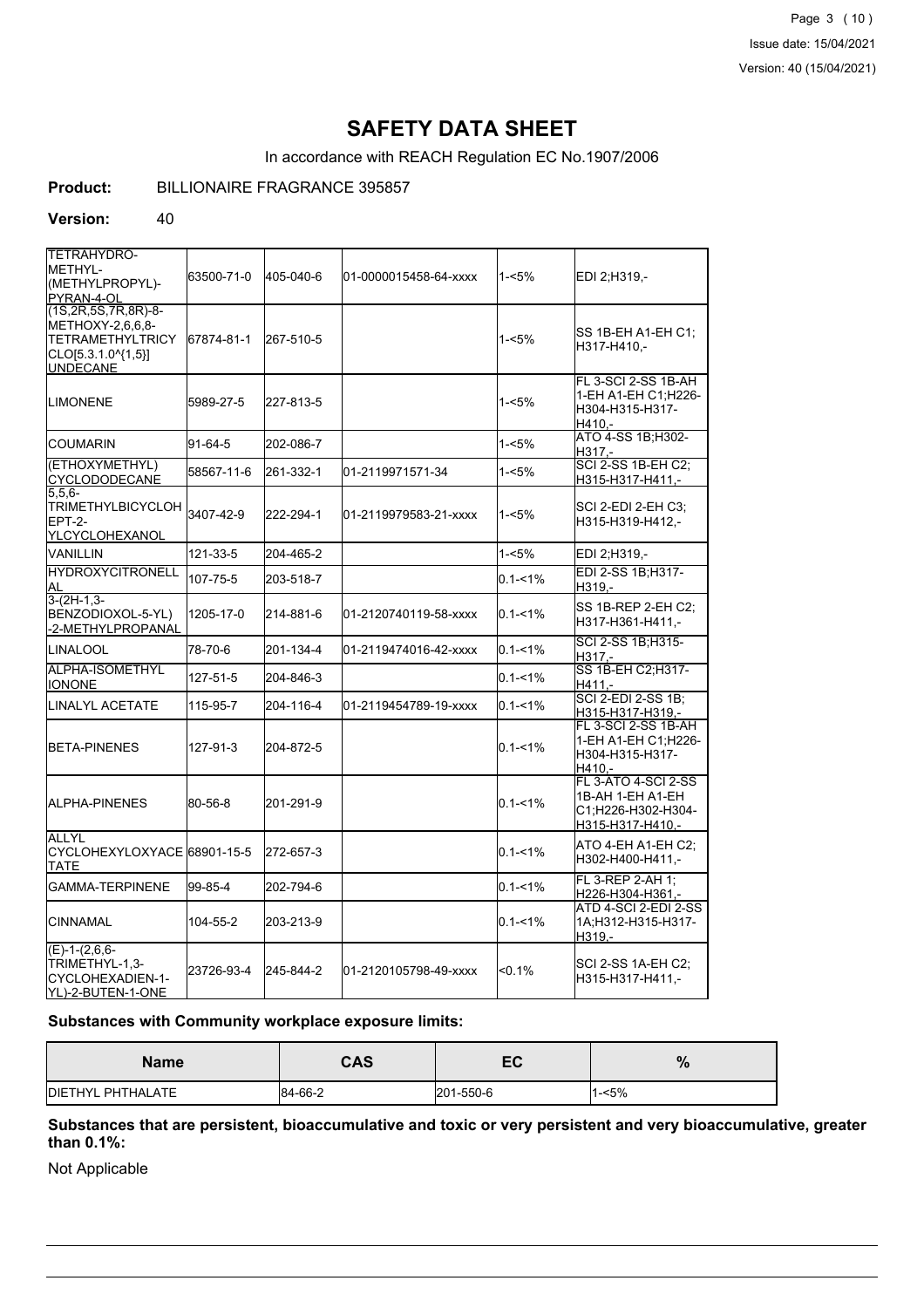Page 4 (10) Issue date: 15/04/2021 Version: 40 (15/04/2021)

## **SAFETY DATA SHEET**

In accordance with REACH Regulation EC No.1907/2006

**Product:** BILLIONAIRE FRAGRANCE 395857

**Version:** 40

### **Section 4. First-aid measures**

#### **4.1 Description of first aid measures**

IF ON SKIN: Wash with plenty of soap and water.

### **4.2 Most important symptoms and effects, both acute and delayed**

Causes skin irritation.

May cause an allergic skin reaction.

### **4.3 Indication of any immediate medical attention and special treatment needed**

None expected, see Section 4.1 for further information.

### **SECTION 5: Firefighting measures**

### **5.1 Extinguishing media**

Suitable media: Carbon dioxide, Dry chemical, Foam.

## **5.2 Special hazards arising from the substance or mixture**

In case of fire, may be liberated: Carbon monoxide, Unidentified organic compounds.

### **5.3 Advice for fire fighters:**

In case of insufficient ventilation, wear suitable respiratory equipment.

### **Section 6. Accidental release measures**

### **6.1 Personal precautions, protective equipment and emergency procedures:**

Avoid inhalation. Avoid contact with skin and eyes. See protective measures under Section 7 and 8.

### **6.2 Environmental precautions:**

Keep away from drains, surface and ground water, and soil.

### **6.3 Methods and material for containment and cleaning up:**

Remove ignition sources. Provide adequate ventilation. Avoid excessive inhalation of vapours. Contain spillage immediately by use of sand or inert powder. Dispose of according to local regulations.

## **6.4 Reference to other sections:**

Also refer to sections 8 and 13.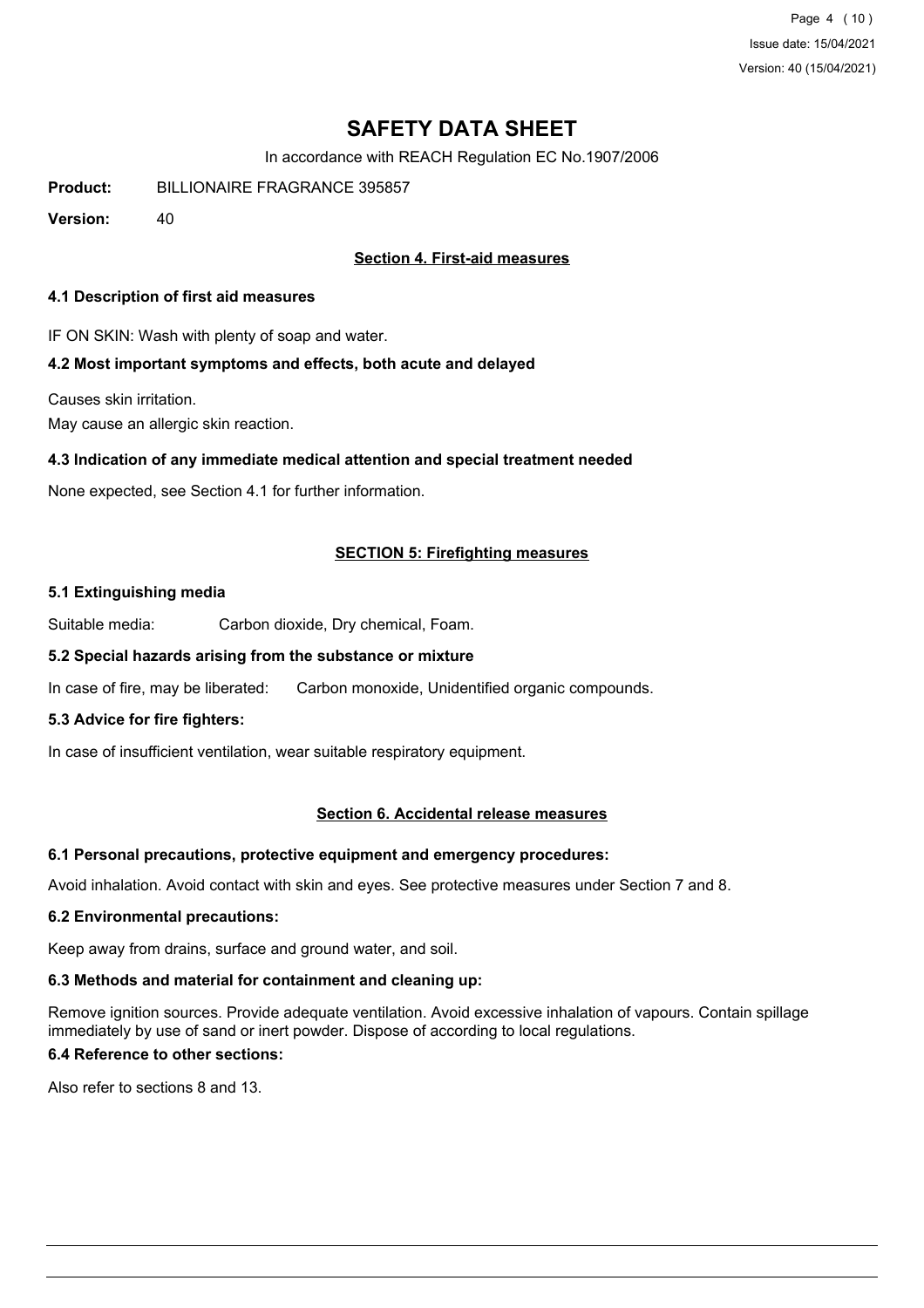In accordance with REACH Regulation EC No.1907/2006

**Product:** BILLIONAIRE FRAGRANCE 395857

**Version:** 40

### **Section 7. Handling and storage**

#### **7.1 Precautions for safe handling:**

Keep away from heat, sparks, open flames and hot surfaces. - No smoking. Use personal protective equipment as required. Use in accordance with good manufacturing and industrial hygiene practices. Use in areas with adequate ventilation Do not eat, drink or smoke when using this product.

### **7.2 Conditions for safe storage, including any incompatibilities:**

Store in a well-ventilated place. Keep container tightly closed. Keep cool. Ground/bond container and receiving equipment. Use explosion-proof electrical, ventilating and lighting equipment. Use only non-sparking tools. Take precautionary measures against static discharge.

### **7.3 Specific end use(s):**

Fragrances: Use in accordance with good manufacturing and industrial hygiene practices.

### **Section 8. Exposure controls/personal protection**

### **8.1 Control parameters**

Workplace exposure limits:

| Ingredient                | <b>CAS</b>                   | <b>EC</b>                                             | <b>Description</b>                               | Value |
|---------------------------|------------------------------|-------------------------------------------------------|--------------------------------------------------|-------|
| <b>IDIETHYL PHTHALATE</b> | $ 201 - 550 - 6 $<br>84-66-2 |                                                       | Long-term exposure limit (8-hour<br>TWA) (mg/m3) |       |
|                           |                              | Short-term exposure limit (15-<br>$ $ minute) (mg/m3) | 10                                               |       |

### **8.2 Exposure Controls**

### **Eye / Skin Protection**

Wear protective gloves/eye protection/face protection

### **Respiratory Protection**

Ensure adequate and ongoing ventilation is maintained in order to prevent build up of excessive vapour and to ensure occupational exposure limits are adhered to. If appropriate, and depending on your patterns and volumes of use, the following engineering controls may be required as additional protective measures: a) Isolate mixing rooms and other areas where this material is used or openly handled. Maintain these areas under negative air pressure relative to the rest of the plant. b) Employ the use of Personal protective equipment - an approved, properly fitted respirator with organic vapour cartridges or canisters and particulate filters. c) Use local exhaust ventilation around open tanks and other open sources of potential exposures in order to avoid excessive inhalation, including places where this material is openly weighed or measured. In addition, use general dilution ventilation of the work area to eliminate or reduce possible worker exposures. d) Use closed systems for transferring and processing this material.

Also refer to Sections 2 and 7.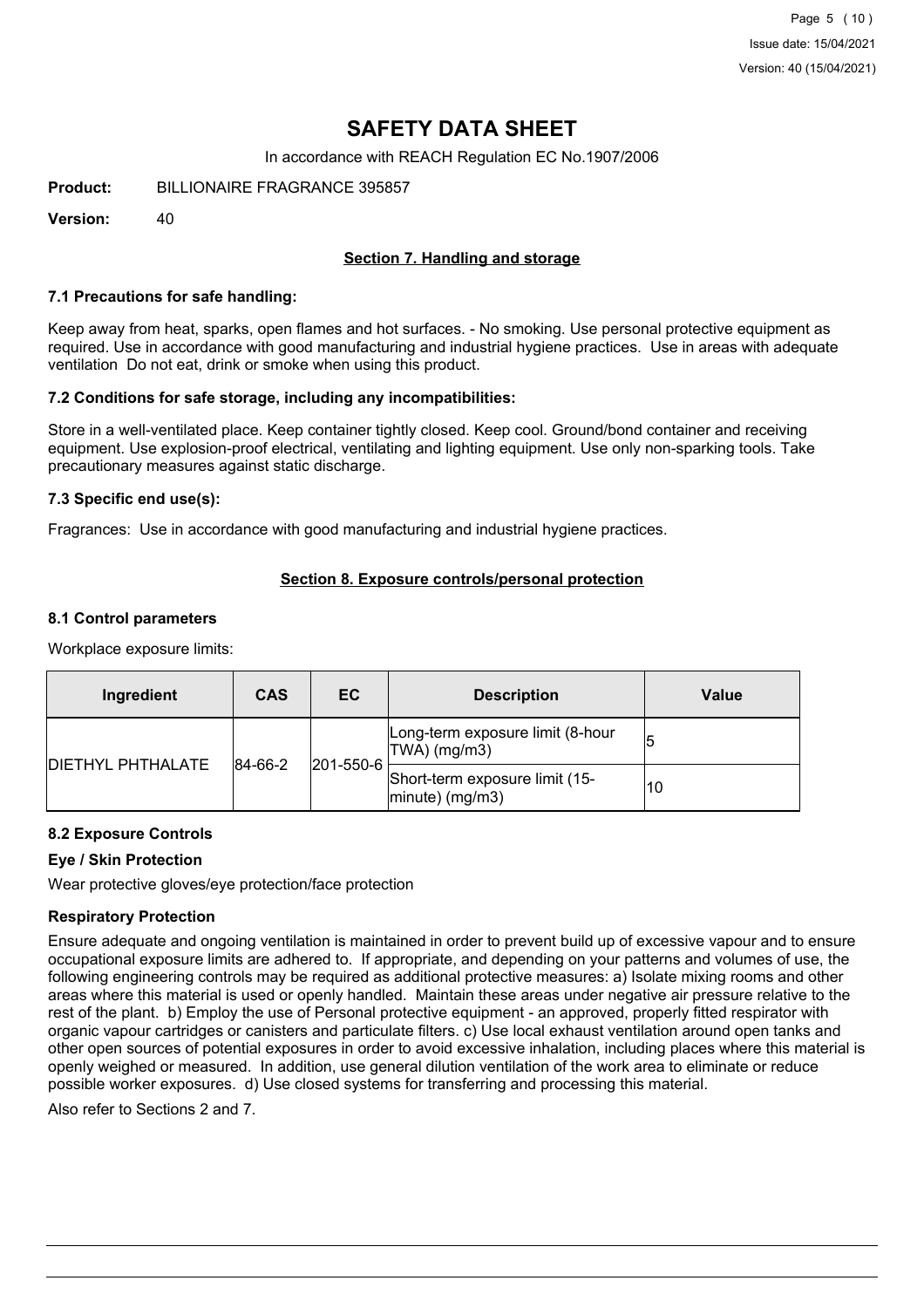Page 6 (10) Issue date: 15/04/2021 Version: 40 (15/04/2021)

## **SAFETY DATA SHEET**

In accordance with REACH Regulation EC No.1907/2006

**Product:** BILLIONAIRE FRAGRANCE 395857

**Version:** 40

### **Section 9. Physical and chemical properties**

### **9.1 Information on basic physical and chemical properties**

| Appearance:                                   | Clear pale yellow to yellow liquid           |
|-----------------------------------------------|----------------------------------------------|
| Odour:                                        | Not determined                               |
| <b>Odour threshold:</b>                       | Not determined                               |
| pH:                                           | Not determined                               |
| Melting point / freezing point:               | Not determined                               |
| Initial boiling point / range:                | Not determined                               |
| <b>Flash point:</b>                           | 88 °C                                        |
| <b>Evaporation rate:</b>                      | Not determined                               |
| Flammability (solid, gas):                    | Not determined                               |
| Upper/lower flammability or explosive limits: | Product does not present an explosion hazard |
| Vapour pressure:                              | Not determined                               |
| Vapour density:                               | Not determined                               |
| <b>Relative density:</b>                      | $0.9980 - 1.0020$                            |
| Solubility(ies):                              | Not determined                               |
| Partition coefficient: n-octanol/water:       | Not determined                               |
| Auto-ignition temperature:                    | Not determined                               |
| <b>Decomposition temperature:</b>             | Not determined                               |
| <b>Viscosity:</b>                             | Not determined                               |
| <b>Explosive properties:</b>                  | Not expected                                 |
| <b>Oxidising properties:</b>                  | Not expected                                 |
|                                               |                                              |

**9.2 Other information:** None available

### **Section 10. Stability and reactivity**

#### **10.1 Reactivity:**

Presents no significant reactivity hazard, by itself or in contact with water.

## **10.2 Chemical stability:**

Good stability under normal storage conditions.

## **10.3 Possibility of hazardous reactions:**

Not expected under normal conditions of use.

### **10.4 Conditions to avoid:**

Avoid extreme heat.

### **10.5 Incompatible materials:**

Avoid contact with strong acids, alkalis or oxidising agents.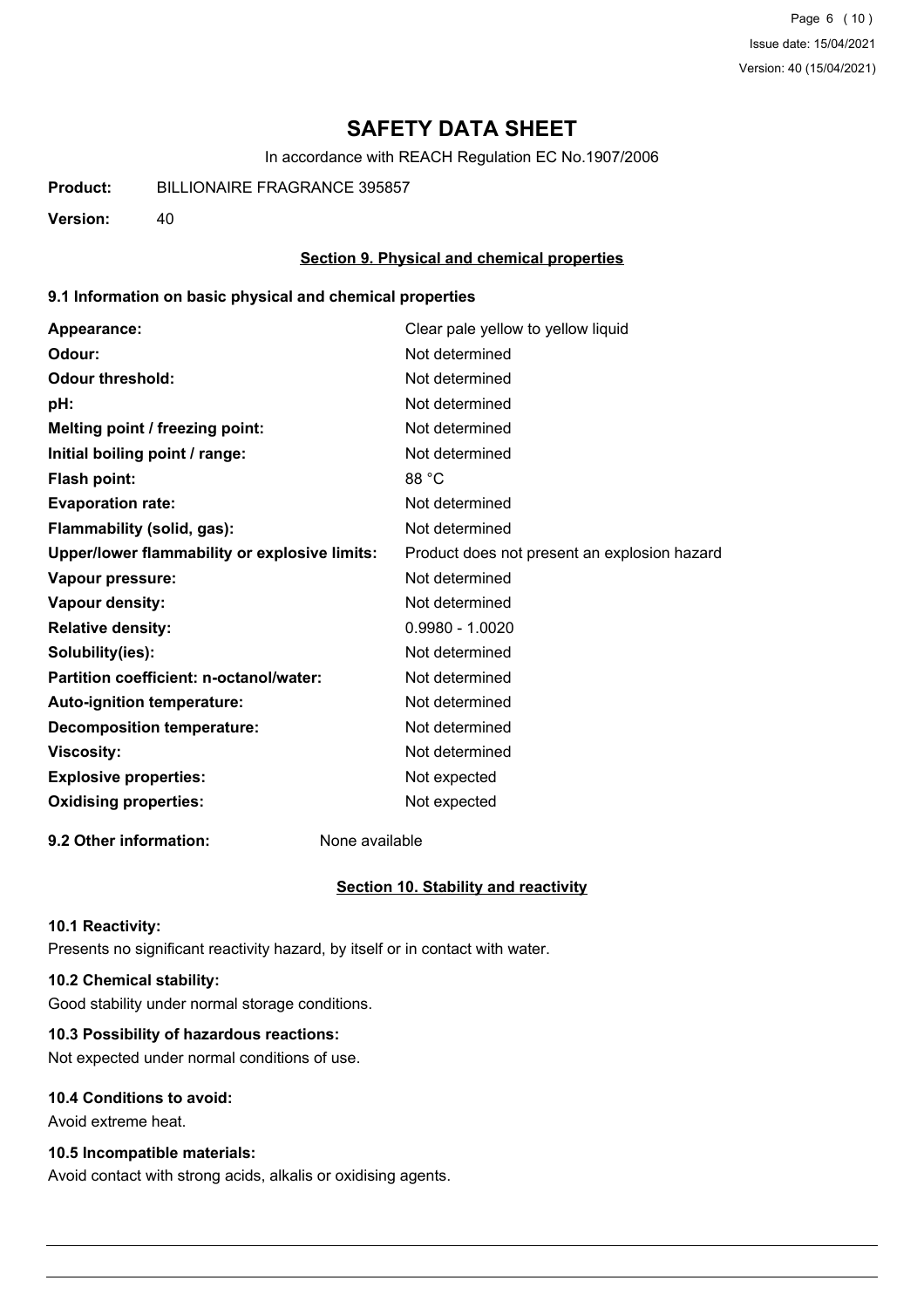In accordance with REACH Regulation EC No.1907/2006

**Product:** BILLIONAIRE FRAGRANCE 395857

**Version:** 40

### **10.6 Hazardous decomposition products:**

Not expected.

### **Section 11. Toxicological information**

#### **11.1 Information on toxicological effects**

This mixture has not been tested as a whole for health effects. The health effects have been calculated using the methods outlined in Regulation (EC) No 1272/2008 (CLP).

| <b>Acute Toxicity:</b>                    | Based on available data the classification criteria are not met. |
|-------------------------------------------|------------------------------------------------------------------|
| <b>Acute Toxicity Oral</b>                | >5000                                                            |
| <b>Acute Toxicity Dermal</b>              | Not Applicable                                                   |
| <b>Acute Toxicity Inhalation</b>          | Not Available                                                    |
| <b>Skin corrosion/irritation:</b>         | Skin Corrosion / Irritation Category 2                           |
| Serious eye damage/irritation:            | Based on available data the classification criteria are not met. |
| <b>Respiratory or skin sensitisation:</b> | Sensitization - Skin Category 1                                  |
| Germ cell mutagenicity:                   | Based on available data the classification criteria are not met. |
| <b>Carcinogenicity:</b>                   | Based on available data the classification criteria are not met. |
| <b>Reproductive toxicity:</b>             | Based on available data the classification criteria are not met. |
| <b>STOT-single exposure:</b>              | Based on available data the classification criteria are not met. |
| <b>STOT-repeated exposure:</b>            | Based on available data the classification criteria are not met. |
| <b>Aspiration hazard:</b>                 | Based on available data the classification criteria are not met. |

### **Information about hazardous ingredients in the mixture**

| Ingredient                                                    | <b>CAS</b>                      | EC                                     | LD50/ATE Oral | LD50/ATE<br><b>Dermal</b> | LC50/ATE<br><b>Inhalation</b> | <b>LC50</b><br>Route |
|---------------------------------------------------------------|---------------------------------|----------------------------------------|---------------|---------------------------|-------------------------------|----------------------|
| <b>ACETYL</b><br><b>IHEXAMETHYL</b><br><b>TETRALIN (AHTN)</b> | $ 21145 - 77 - 7 $<br>1506-02-1 | $ 244 - 240 - 6 $<br>$ 216 - 133 - 4 $ | 1000          | Not available             | Not available                 | Not<br>lavailable    |
| <b>ICOUMARIN</b>                                              | $ 91 - 64 - 5 $                 | 202-086-7                              | 1500          | Not available             | Not available                 | Not<br>available     |

Refer to Sections 2 and 3 for additional information.

### **Section 12. Ecological information**

### **12.1 Toxicity:**

| Not available                                                            |  |  |  |
|--------------------------------------------------------------------------|--|--|--|
| Not available                                                            |  |  |  |
| Not available                                                            |  |  |  |
| 12.5 Results of PBT and vPvB assessment:                                 |  |  |  |
| This substance does not meet the PBT/vPvB criteria of REACH, annex XIII. |  |  |  |
|                                                                          |  |  |  |

**12.6 Other adverse effects:** Not available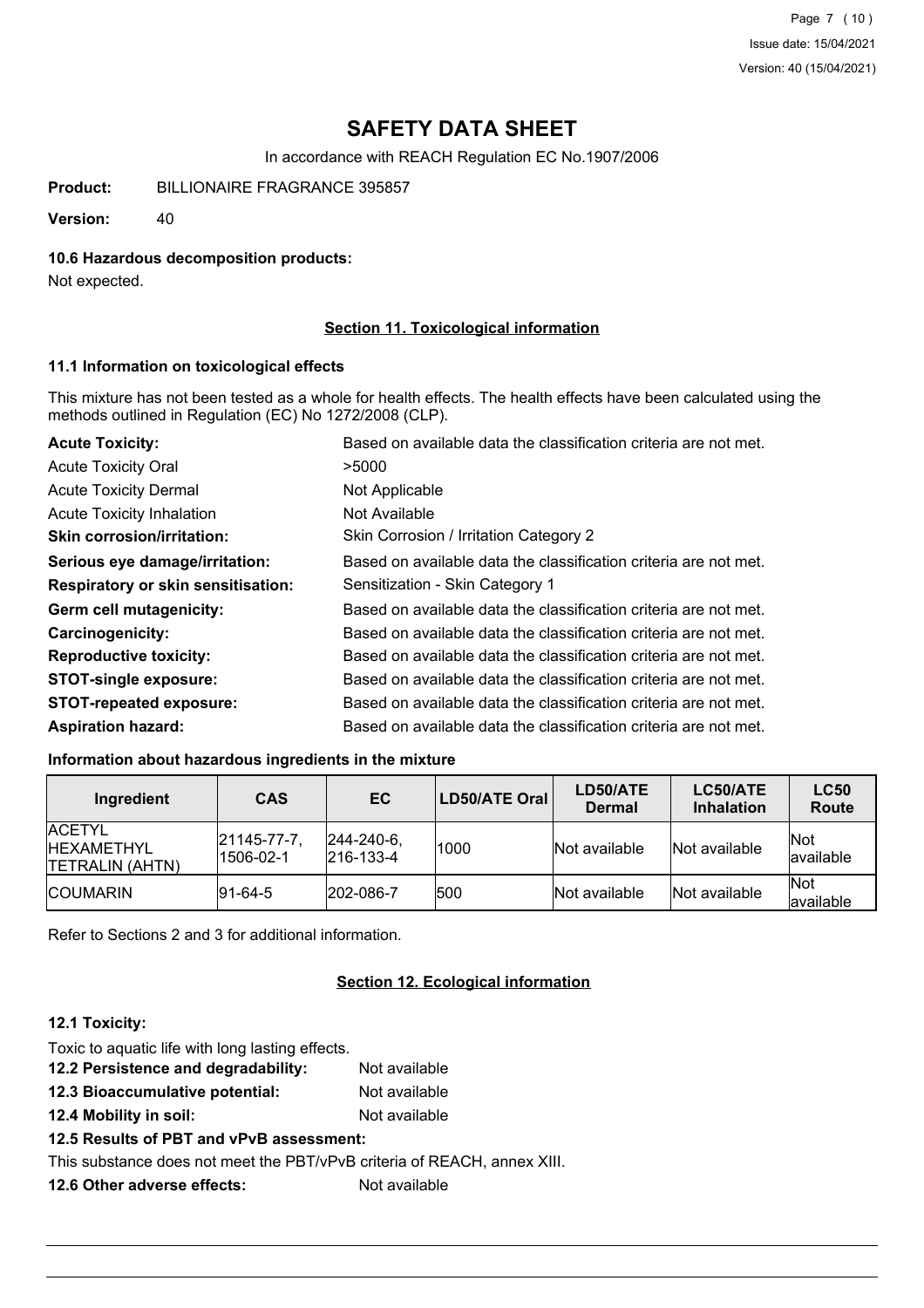Page 8 (10) Issue date: 15/04/2021 Version: 40 (15/04/2021)

## **SAFETY DATA SHEET**

In accordance with REACH Regulation EC No.1907/2006

**Product:** BILLIONAIRE FRAGRANCE 395857

**Version:** 40

### **Section 13. Disposal considerations**

### **13.1 Waste treatment methods:**

Dispose of in accordance with local regulations. Avoid disposing into drainage systems and into the environment. Empty containers should be taken to an approved waste handling site for recycling or disposal.

### **Section 14. Transport information**

| 14.1 UN number:                    | UN3082                                                                                                                                 |
|------------------------------------|----------------------------------------------------------------------------------------------------------------------------------------|
| 14.2 UN Proper Shipping Name:      | ENVIRONMENTALLY HAZARDOUS SUBSTANCE, LIQUID, N.O.S.<br>(TETRAMETHYL ACETYLOCTAHYDRONAPHTHALENES, ACETYL<br>HEXAMETHYL TETRALIN (AHTN)) |
| 14.3 Transport hazard class(es):   | 9                                                                                                                                      |
| <b>Sub Risk:</b>                   |                                                                                                                                        |
| 14.4. Packing Group:               | Ш                                                                                                                                      |
| <b>14.5 Environmental hazards:</b> | This is an environmentally hazardous substance.                                                                                        |
| 14.6 Special precautions for user: | None additional                                                                                                                        |
|                                    | 14.7 Transport in bulk according to Annex II of MARPOL73/78 and the IBC Code:                                                          |
| Not applicable                     |                                                                                                                                        |

### **Section 15. Regulatory information**

### **15.1 Safety, health and environmental regulations/legislation specific for the substance or mixture** None additional

### **15.2 Chemical Safety Assessment**

A Chemical Safety Assessment has not been carried out for this product.

## **Section 16. Other information**

| <b>Concentration % Limits:</b> | EH C2=13.65% EH C3=1.36% SCI 2=75.44% SS 1=18.52% |
|--------------------------------|---------------------------------------------------|
| Total Fractional Values:       | EH C2=7.32 EH C3=73.29 SCI 2=1.33 SS 1=5.40       |

### **Key to revisions:**

Classification under Regulation (EC) No 1272/2008 Classification under Regulation (EC) No 1272/2008 Concentration % Limits Product identifier SECTION 3: Composition/information on ingredients Total Fractional Values

### **Key to abbreviations:**

| <b>Abbreviation</b> | <b>Meaning</b>                     |
|---------------------|------------------------------------|
| AH <sup>1</sup>     | Aspiration Hazard Category 1       |
| <b>ATD4</b>         | Acute Toxicity - Dermal Category 4 |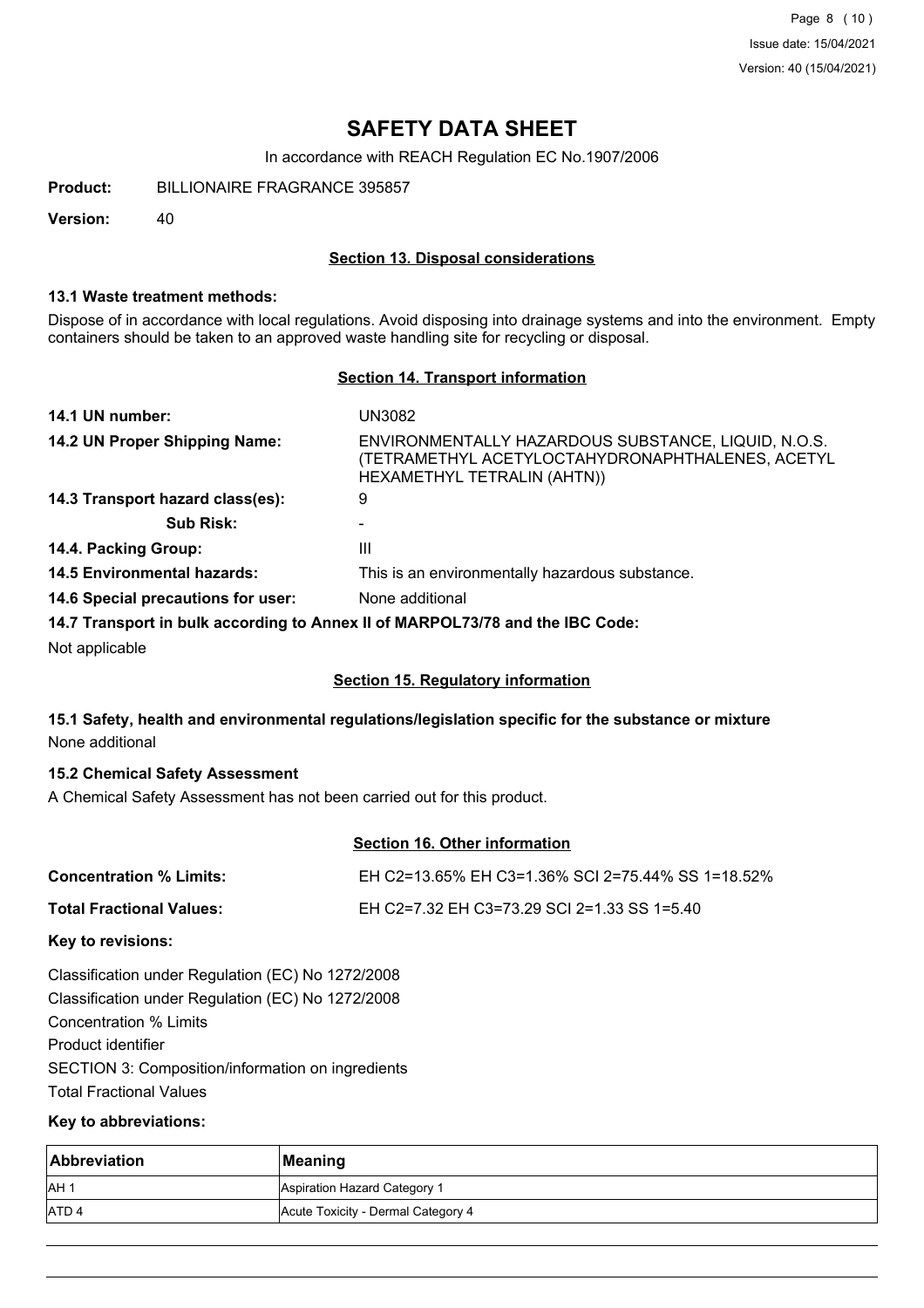Page 9 (10) Issue date: 15/04/2021 Version: 40 (15/04/2021)

# **SAFETY DATA SHEET**

In accordance with REACH Regulation EC No.1907/2006

## **Product:** BILLIONAIRE FRAGRANCE 395857

#### Version: 40

| ATO 4            | Acute Toxicity - Oral Category 4                                                                                                    |
|------------------|-------------------------------------------------------------------------------------------------------------------------------------|
| EDI <sub>2</sub> | Eye Damage / Irritation Category 2                                                                                                  |
| EH A1            | Hazardous to the Aquatic Environment - Acute Hazard Category 1                                                                      |
| EH C1            | Hazardous to the Aquatic Environment - Long-term Hazard Category 1                                                                  |
| EH <sub>C2</sub> | Hazardous to the Aquatic Environment - Long-term Hazard Category 2                                                                  |
| EH <sub>C3</sub> | Hazardous to the Aquatic Environment - Long-term Hazard Category 3                                                                  |
| FL <sub>3</sub>  | Flammable Liquid, Hazard Category 3                                                                                                 |
| H226             | Flammable liquid and vapour.                                                                                                        |
| H302             | Harmful if swallowed.                                                                                                               |
| H304             | May be fatal if swallowed and enters airways.                                                                                       |
| H312             | Harmful in contact with skin.                                                                                                       |
| H315             | Causes skin irritation.                                                                                                             |
| H317             | May cause an allergic skin reaction.                                                                                                |
| H319             | Causes serious eye irritation.                                                                                                      |
| H361             | Suspected of damaging fertility or the unborn child.                                                                                |
| H400             | Very toxic to aquatic life.                                                                                                         |
| H410             | Very toxic to aquatic life with long lasting effects.                                                                               |
| H411             | Toxic to aquatic life with long lasting effects.                                                                                    |
| H412             | Harmful to aquatic life with long lasting effects.                                                                                  |
| P202             | Do not handle until all safety precautions have been read and understood.                                                           |
| P210             | Keep away from heat, sparks, open flames and hot surfaces. - No smoking.                                                            |
| P233             | Keep container tightly closed.                                                                                                      |
| P240             | Ground/bond container and receiving equipment.                                                                                      |
| P241             | Use explosion-proof electrical, ventilating and lighting equipment.                                                                 |
| P <sub>242</sub> | Use only non-sparking tools.                                                                                                        |
| P243             | Take precautionary measures against static discharge.                                                                               |
| P261             | Avoid breathing vapour or dust.                                                                                                     |
| P <sub>264</sub> | Wash hands and other contacted skin thoroughly after handling.                                                                      |
| P270             | Do not eat, drink or smoke when using this product.                                                                                 |
| P272             | Contaminated work clothing should not be allowed out of the workplace.                                                              |
| P273             | Avoid release to the environment.                                                                                                   |
| P280             | Wear protective gloves/eye protection/face protection.                                                                              |
| P301/310         | IF SWALLOWED: Immediately call a POISON CENTER or doctor/physician.                                                                 |
| P301/312         | IF SWALLOWED: call a POISON CENTER or doctor/physician if you feel unwell.                                                          |
| P302/352         | IF ON SKIN: Wash with plenty of soap and water.                                                                                     |
| P303/361/353     | IF ON SKIN (or hair): Remove/take off immediately all contaminated clothing. Rinse skin with water/shower.                          |
| P305/351/338     | IF IN EYES: Rinse cautiously with water for several minutes. Remove contact lenses, if present and easy to<br>do. Continue rinsing. |
| P308/313         | IF exposed or concerned: Get medical advice/attention.                                                                              |
| P312             | Call a POISON CENTRE or doctor/physician if you feel unwell.                                                                        |
| P330             | Rinse mouth.                                                                                                                        |
| P331             | Do not induce vomiting.                                                                                                             |
|                  |                                                                                                                                     |